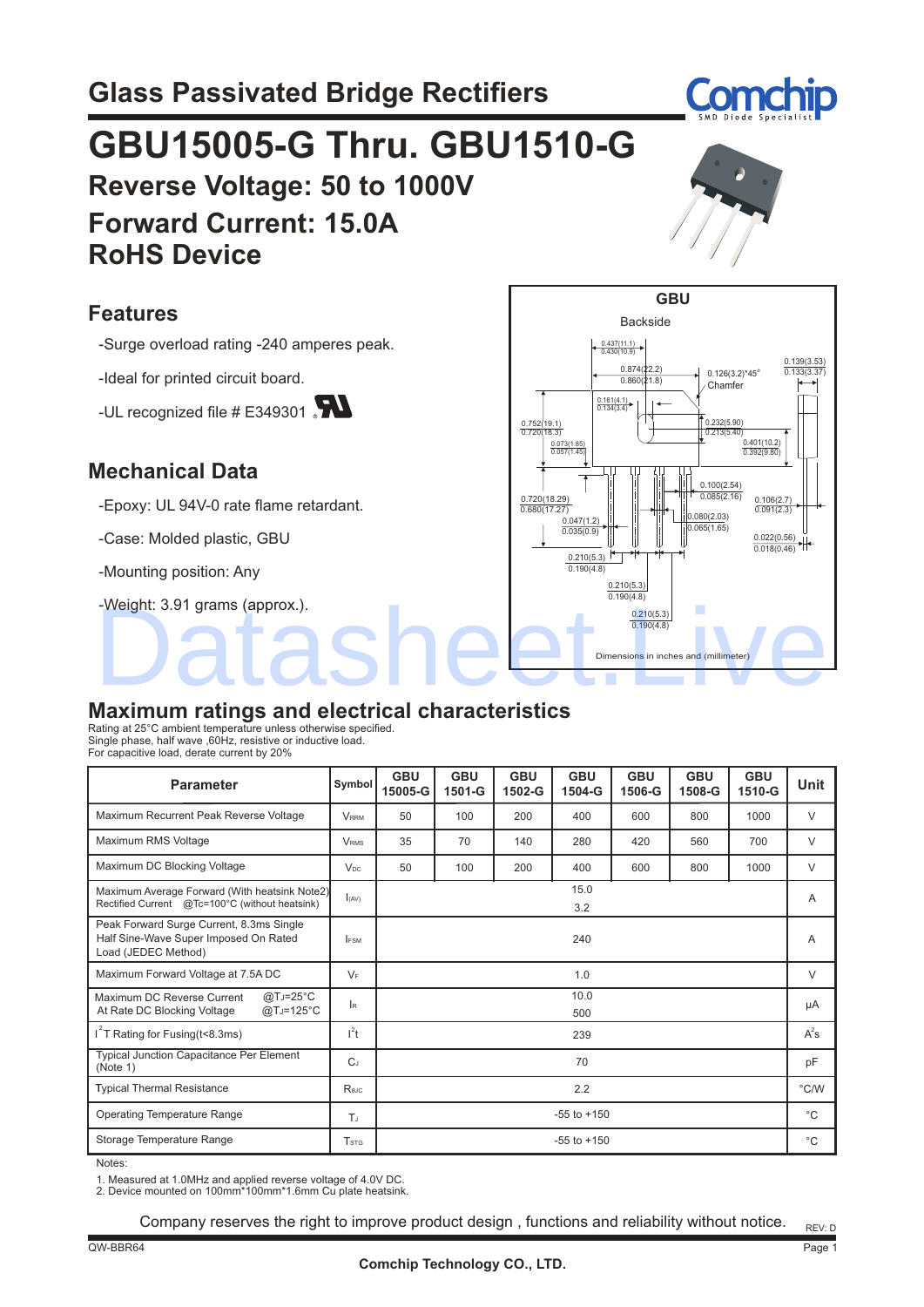#### Rating and Characteristics Curves (GBU15005-G Thru. GBU1510-G)





400 350 Peak Forward Surge Current, (A) Peak Forward Surge Current, (A) 300 250 200 150 100 50  $0\frac{1}{1}$ 1 10 100 Number Of Cycles At 60Hz

Fig.3 - Typical Forward Characteristics Fig.4 - Typical Reverse Characteristics



Company reserves the right to improve product design , functions and reliability without notice.

Page 2 REV: D